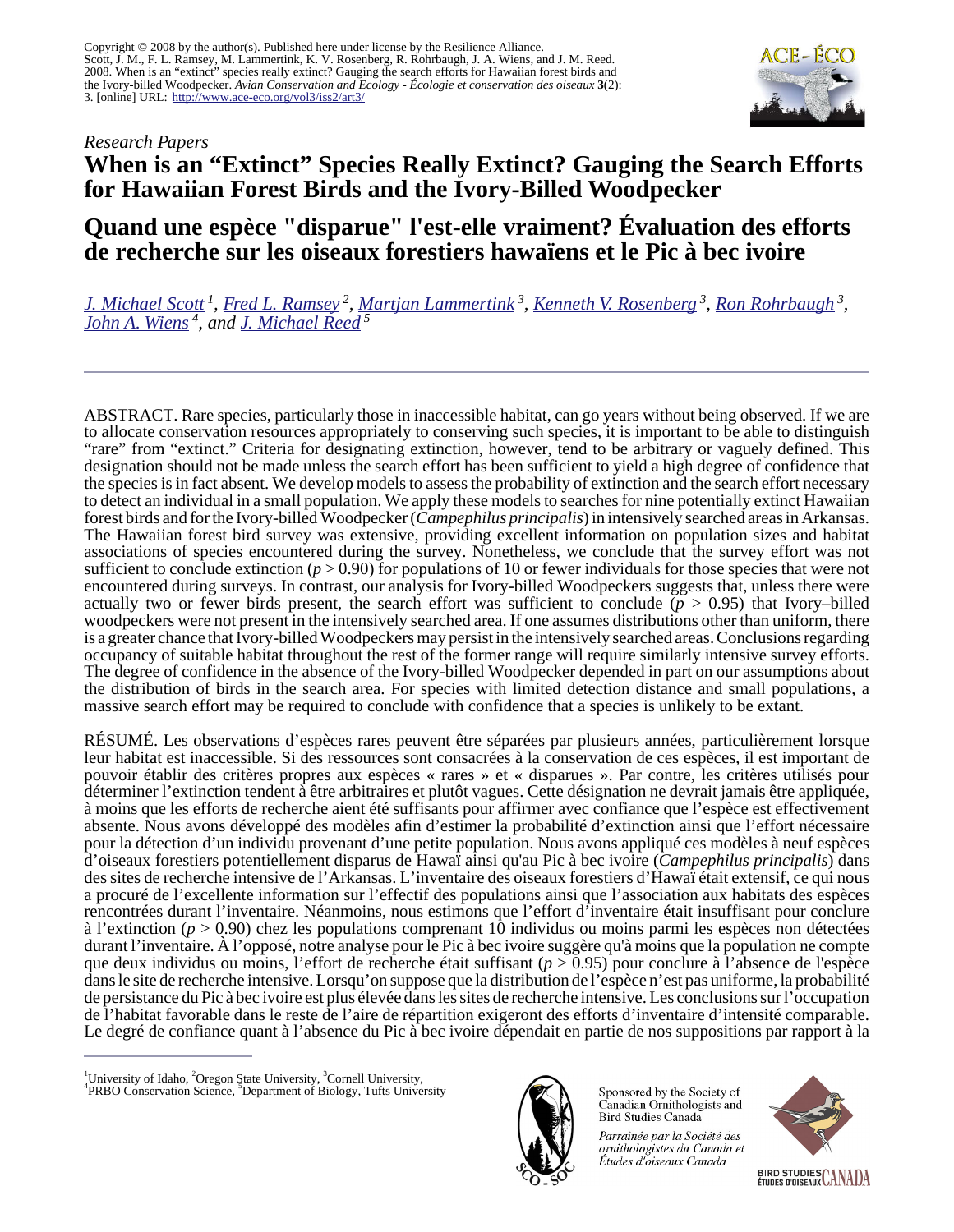distribution de l'espèce dans l'aire d'étude. Pour les espèces dont la distance de détection est limitée ainsi que pour les petites populations, un effort de recherche intensif peut être requis afin de conclure avec confiance que la présence de l'espèce est improbable.

Key Words: *Endangered Species Act; extinction; Hawaii; monitoring; survey effort*

## **INTRODUCTION**

"Extinction is forever." True enough. For some species, the moment of extinction is known with certainty. The last three individuals of the Laysan Honeyeater (*Himatione sanguinea frathii*) perished in a dust storm in 1923 (Bailey 1956) and the last Passenger Pigeon (*Ectopistes migratorius*) died in the Cincinnati Zoological Garden in 1914 (Blockstein 2002). More often, however, species are declared "extinct" because recorded sightings became less frequent and then ceased altogether. But how can one be sure that a species is really extinct, instead of persisting undetected for years or decades? This problem is exacerbated if the species is cryptic or lives in dense or inaccessible habitat. Yet the decision about whether to declare a species extinct vs. "endangered" or "possibly extinct" is critical. In the United States, for example, legal protection of a species and its habitat ceases when the species is declared extinct. If the species is later discovered to be extant, the loss of critical habitat in the interim may hasten its eventual demise and preclude recovery efforts.

Rediscovery of "extinct" species occurs often enough to give one pause about making premature pronouncements. The Bermuda Petrel (*Petrodroma cahow*) was considered extinct by 1621, but a small breeding colony was discovered in 1951 (Murphy and Mowbray 1951). Gurney's Pitta (*Pitta gurneyi*) in Myanmar (Eames et al. 2005), a freshwater pearl mussel (*Margaritifera margaritifera*) in Portugal (Reis 2003), the Cherry-throated Tanager (*Nemosia rourei*) in Brazil (Bauer et al. 2000), Bulmer's fruit bat (*Aproteles bulmerae*) in Papua New Guinea (Flannery 1994), Wollemi pine (*Wollemia nobilis*) in Australia (Woodford 2002)—all were thought to be extinct for decades or known only from fossil remains until rediscovered in recent years. In fact, the phenomenon of prematurely declaring species extinct is common enough to have been christened "Romeo's error" (Collar 1998) and the "Lazarus effect" (Keith and Burgman 2004).

The World Conservation Union defines a species as extinct if there is "no reasonable doubt that the last individual has died" (IUCN 2001). Determining the point of "no reasonable doubt," however, is tricky. Although the rediscovery of some presumably extinct species has happened serendipitously, more often it is associated with a focused search effort. When systematic searches occur, the effort required to find a rare species with low detectability can be substantial (Scott et al. 1986, Solow 1993, Reed 1996). For example, over a 6-week period in 2006, a team of scientists used sophisticated technology to search 3500 km of the Yangtze River in China in an attempt to find the Yangtze River dolphin (*Lipotes vexillifer*). Their failure led to the decision in August 2007 to declare the species officially extinct (Turvey et al. 2007). But, even though the search effort was intensive and one would think an animal the size of a dolphin would be hard to miss, there is uncertainty about whether the search effort was adequate to make such a terminal decision. In fact, a possible sighting (and filming) of a Yangtze River dolphin was reported later in August 2007 ( [http://news.bbc.co.uk/2/hi/science/nature/6969226.](http://https://mail.uidaho.edu/exchweb/bin/redir.asp?URL=http://news.bbc.co.uk/2/hi/science/nature/6969226.stm) [stm](http://https://mail.uidaho.edu/exchweb/bin/redir.asp?URL=http://news.bbc.co.uk/2/hi/science/nature/6969226.stm)). The recently reported rediscovery (Fitzpatrick et al. 2005) of the Ivory-billed Woodpecker (*Campephilus principalis*) has captured the imagination of the American public and given new hope for its recovery (Walters and Crist 2005). The lack of indisputable evidence and alternative explanations of the original data, however, have raised doubts about the species' status (Jackson 2006, Sibley et al. 2006, Stokstad 2007). Rigorous quantitative estimates of the likelihood of persistence in a given area would help to clarify the situation.

This is the problem we address here. The probability of encountering individuals is determined by their abundance, conspicuousness, and home-range size. Other factors, such as habitat complexity, weather, and observer capabilities, also come into play (Ramsey and Scott 1981, Scott et al. 1986, Buckland et al. 2001). Collectively, these factors determine the likelihood that a species will be detected, given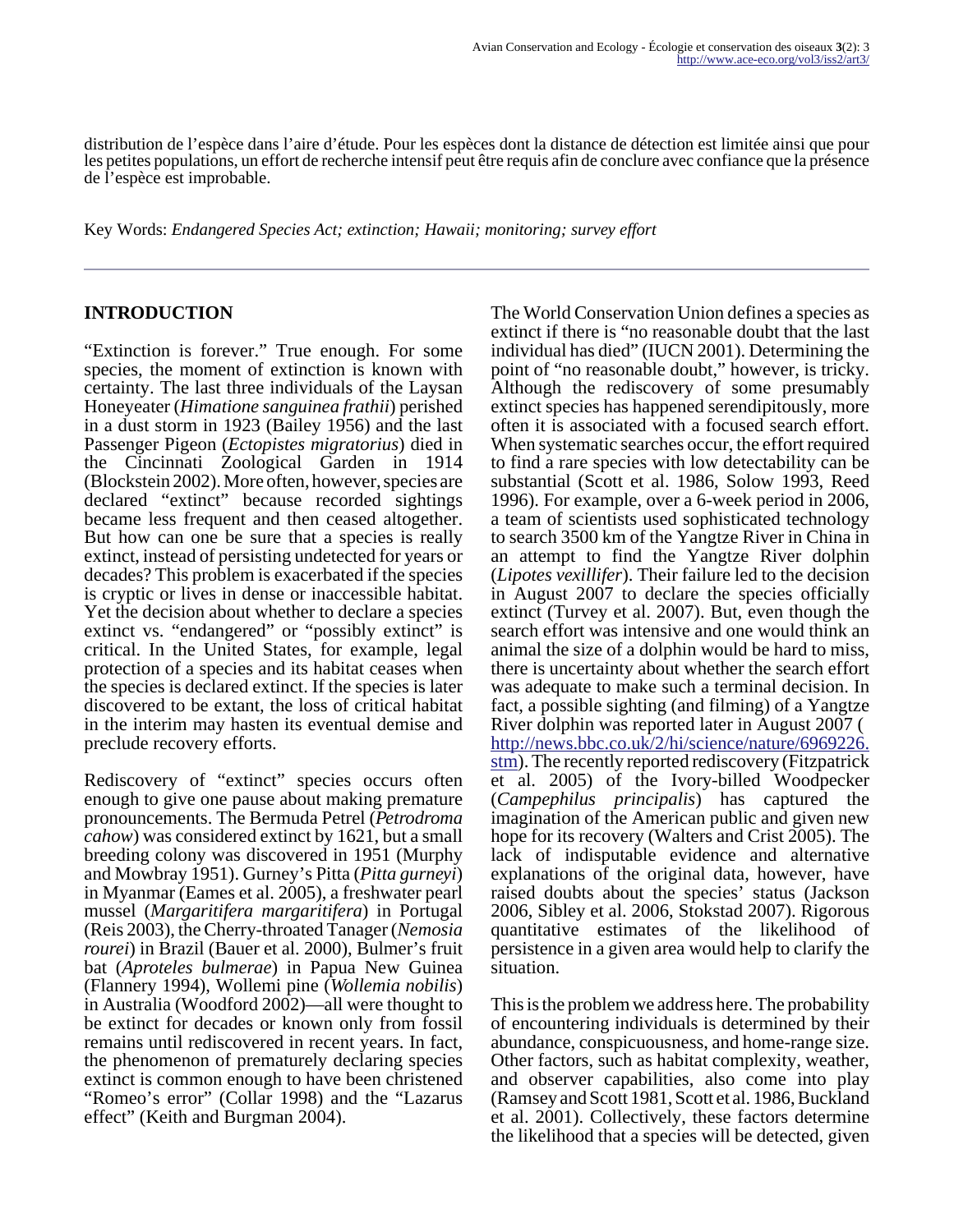a certain search effort. So what we really want to know is what search effort is required to conclude with a high degree of certainty that a species is in fact extinct, or, conversely, given a certain search effort, what is the probability that individuals of a rare species should be recorded? We develop an approach to answer these questions and illustrate the approach using data from searches for potentially extinct Hawaiian forest birds and for the Ivory-billed Woodpecker in Arkansas.

#### **METHODS**

The question we ask is, what effort is required to realize certain values of the probability of extinction? If *N* is population size, we want to determine the probability that *N* is zero. With surveys, one may estimate the probabilities that populations of a given size are missed, i.e., conditional probabilities such as  $P(miss all | N = 5)$ . To convert such probabilities to probabilities of extinction, we use a Bayesian argument. The population size is unknown. Suppose one can express, before sampling, a set of probabilities for the population size denoted by  $P(N=k)$ , for  $k=0, 1$ , 2,... A convenient form for these probabilities is the Poisson distribution (Appendix), where,

$$
P(N=k) = \frac{e^{-m}m^k}{k!} \tag{1}
$$

The value of *m* is the mean of the distribution, and it determines all the probabilities exactly. Of particular interest is the prior probability that the population is extinct, which is  $P(N=0) = e^{-m}$ . We can specify the entire set of prior Poisson probabilities by specifying the prior probability of extinction. If  $P(N=0) = Q$ , then  $m = -\ln(Q)$ . If we assume a prior probability of extinction of 50% (inferred as Bayesian posterior probabilities from Scott et al. (1986: 54–55), that corresponds to  $m =$  $ln(1/2) = 0.6931$ .

Now, suppose that a survey is conducted that has total effective area of *E* in a species' range that has a total area of *A*. If the *N* members of the population each have probability *E*/*A* of detection and if they are detected independently over their range, then the probability that all are missed in the survey  $(X=0,$ 

where *X* equals the number of birds detected in a survey) is

$$
P(X = 0 | N = k) = \left(1 - \frac{E}{A}\right)^k
$$
 (2)

From this one may determine the effective area (*E*) that would need to be surveyed to detect at least one individual from several population sizes. It is calculated as:

$$
E = A \left( 1 - (1 - P)^{1/N} \right) \tag{3}
$$

Application of Bayes Theorem then produces a set of posterior probabilities for the population size. They are

$$
P(N=k \mid X=0) = \frac{e^{-m\left(1-\frac{E}{A}\right)} \left[m\left(1-\frac{E}{A}\right)\right]^k}{k!} \tag{4}
$$

for  $k = 0, 1, 2, \dots$  The resulting probability of extinction is

$$
P(N = 0 | X = 0) = e^{-m\left(1 - \frac{E}{A}\right)}
$$
 (5)

To achieve a desired value, *V*, for the posterior probability of extinction, starting with a prior probability, *Q*, of extinction, requires a total effective area surveyed of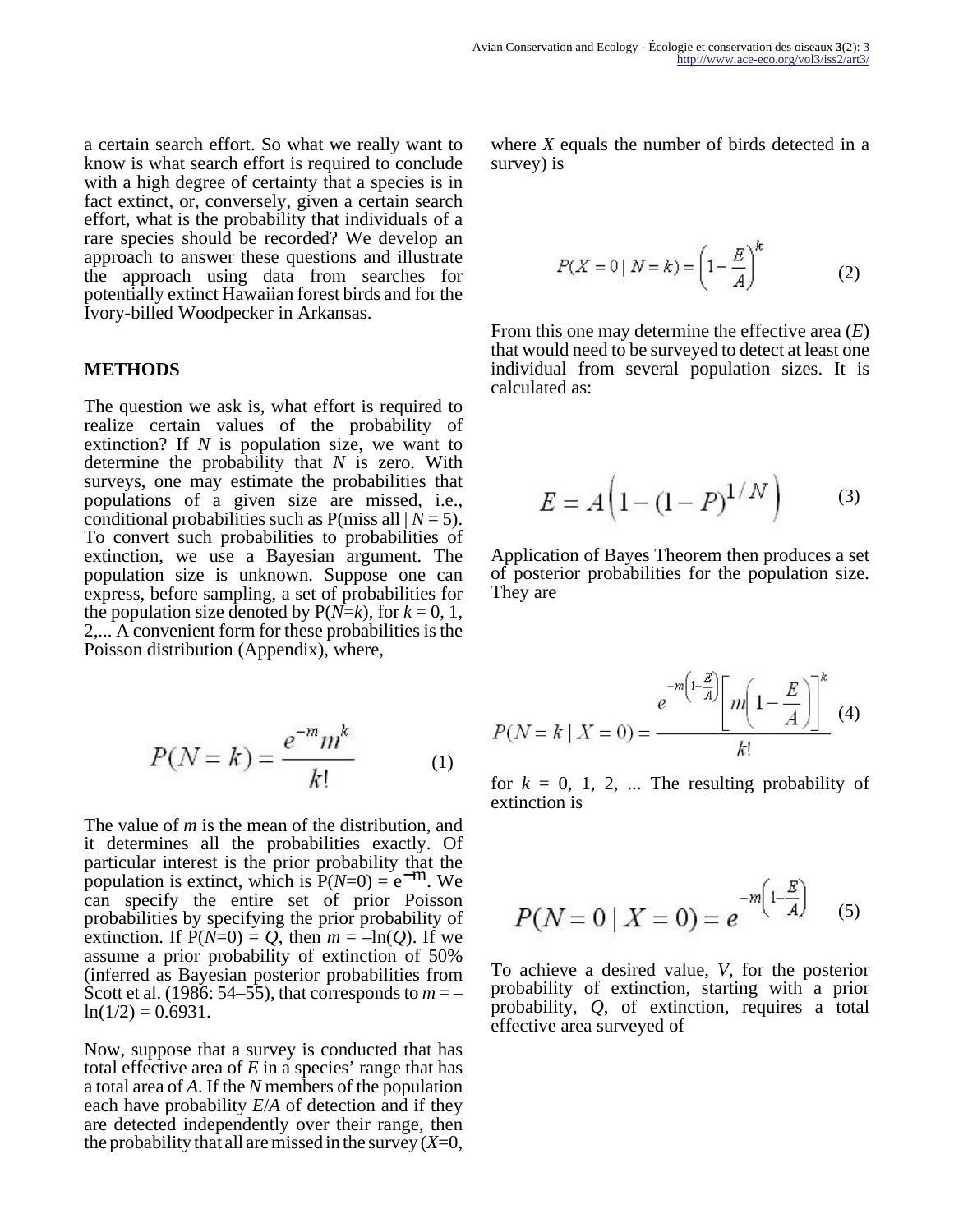$$
E = A \left( 1 - \frac{\ln V}{\ln Q} \right) \tag{6}
$$

The area effectively surveyed from a line transect is 2*Lw*, where *w* is the effective half-width or effective detection distance and *L* is the total transect length. In variable circular plot surveys,  $E = n\pi r^2$ , where  $r$  is the effective radius or effective detection distance and *n* is the total number of point counts.

#### **APPLICATIONS**

#### **Ivory-billed Woodpecker**

The decline of the Ivory-billed Woodpecker is widely attributed to loss of habitat, primarily large continuous forest with large mature trees and numerous snags. In addition, the opening up of these large tracts of land for logging is also thought to have increased collection and poaching of Ivorybilled Woodpecker (U.S. Fish and Wildlife Service 2006a, Snyder 2007).

Systematic surveys for Ivory-billed Woodpeckers using line transects and variable circular plots (VCPs) were concentrated in a 19 700-ha tract along White River (WR) and a 9500-ha tract at Bayou de View (BDV) in Arkansas, USA. This area was imbedded within a larger area of potential Ivorybilled Woodpecker habitat of 233 896 ha (Fig. 1) that was surveyed during the winter months of 2004–2005 and 2005–2006 (Fitzpatrick et al. 2005, Rohrbaugh et al. 2006). The survey was focused on areas with recent reported sightings of Ivory-billed Woodpeckers and nearby best available habitat those areas thought to have the highest probability of detecting the species. Transects were placed systematically 50 m apart in these areas following Universal Transverse Mercator (UTM)-based transect lines. Stations on which variable circular counts were conducted were placed throughout the target area. Our calculations are based on those with a minimum of 60 m separation from the next nearest station. We used an effective detection distance of 25 m for linear transects and 50 m for VCPs. Variable circular plots have a larger effective detection distance because they are often situated at sites with a wider view than line transects and because a stationary observer is likely to see more than would an observer who is moving. These

detection distances are similar to those known for Pileated Woodpeckers (*Dryocopus pileatus*), a large woodpecker that is common in the Arkansas study area (Fitzpatrick et al. 2005). The population size for the Ivory-billed Woodpecker is unknown but assumed to be small.

#### **Hawaiian Forest Birds**

Many Hawaiian forest birds, particularly the honeycreepers (*Drepanidinae*), became extinct following first human contact (Banko et al. 2001). Other species may be extinct (Scott et al. 1986, Pratt 2005), but determining this with certainty is problematic. What we can do is conduct surveys that allow us to state the probability that at least one bird would have been detected from a population of stipulated size. The Hawaii Forest Bird Survey (HFBS) was a 6-year effort covering the forested areas of five principal islands in the Hawaiian Archipelago. The HFBS used VCPs (Reynolds et al. 1980) conducted at 9940 stations during 20 789 8-min count periods over 1401 km of transects (Fig. 2) (Scott et al. 1986) to document distribution and abundance of the endemic Hawaiian avifauna. Transects were placed 1.6 or 3.2 km apart located at right angles to elevational contours. Distances between stations were more than two times the anticipated effective detection distances of the most conspicuous species.

Several of the putatively extinct Hawaiian species occupied densely vegetated habitat in treacherous and inaccessible terrain when last recorded, making surveys and detection difficult. To analyze the likelihood that these species actually are extinct, we use information for a suite of Hawaiian forest birds surveyed by the HFBS (Fig. 2; Scott et al. 1986). We consider nine endemic species, two of which were on each of two islands (Table 1). Each of these species (or island populations) is thought to have become recently extinct (U.S. Fish and Wildlife Service 2006b) and had been proposed for removal from the Endangered Species List (Draft Ruling, U. S. Fish and Wildlife Service, Washington Office; pers. comm. from E. VanderWerf, U.S. Fish and Wildlife Service, 6 April 2006). Effective detection distances for most of these species are low  $(\leq 75 \text{ m})$ , so a large number of survey stations is required to cover a species' historic range (Table 1).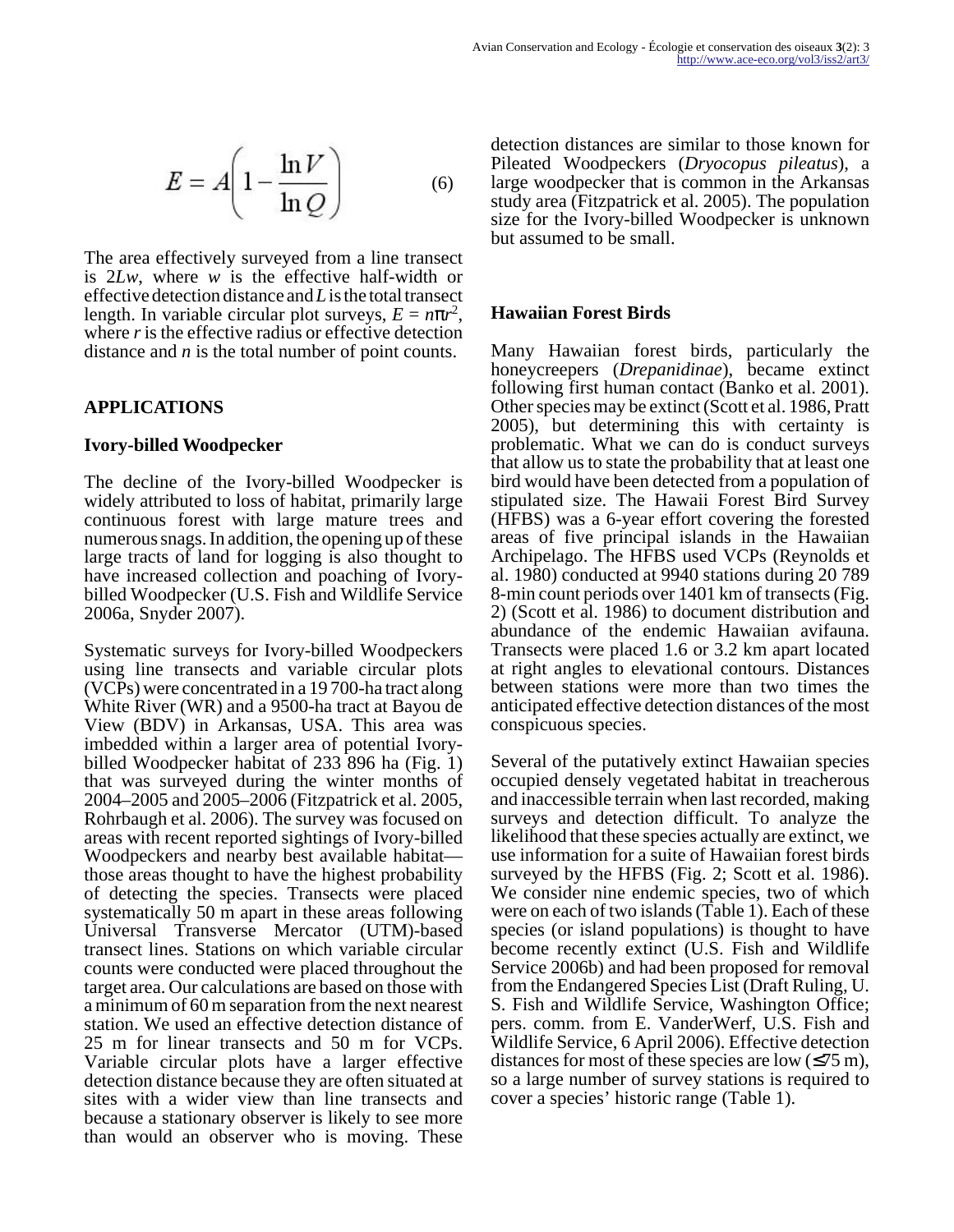**Fig. 1.** Map of the target search area for Ivory-billed Woodpeckers in Arkansas, USA, including the extent of search coverage for the Bayou de View and the White River sites in one or both years.

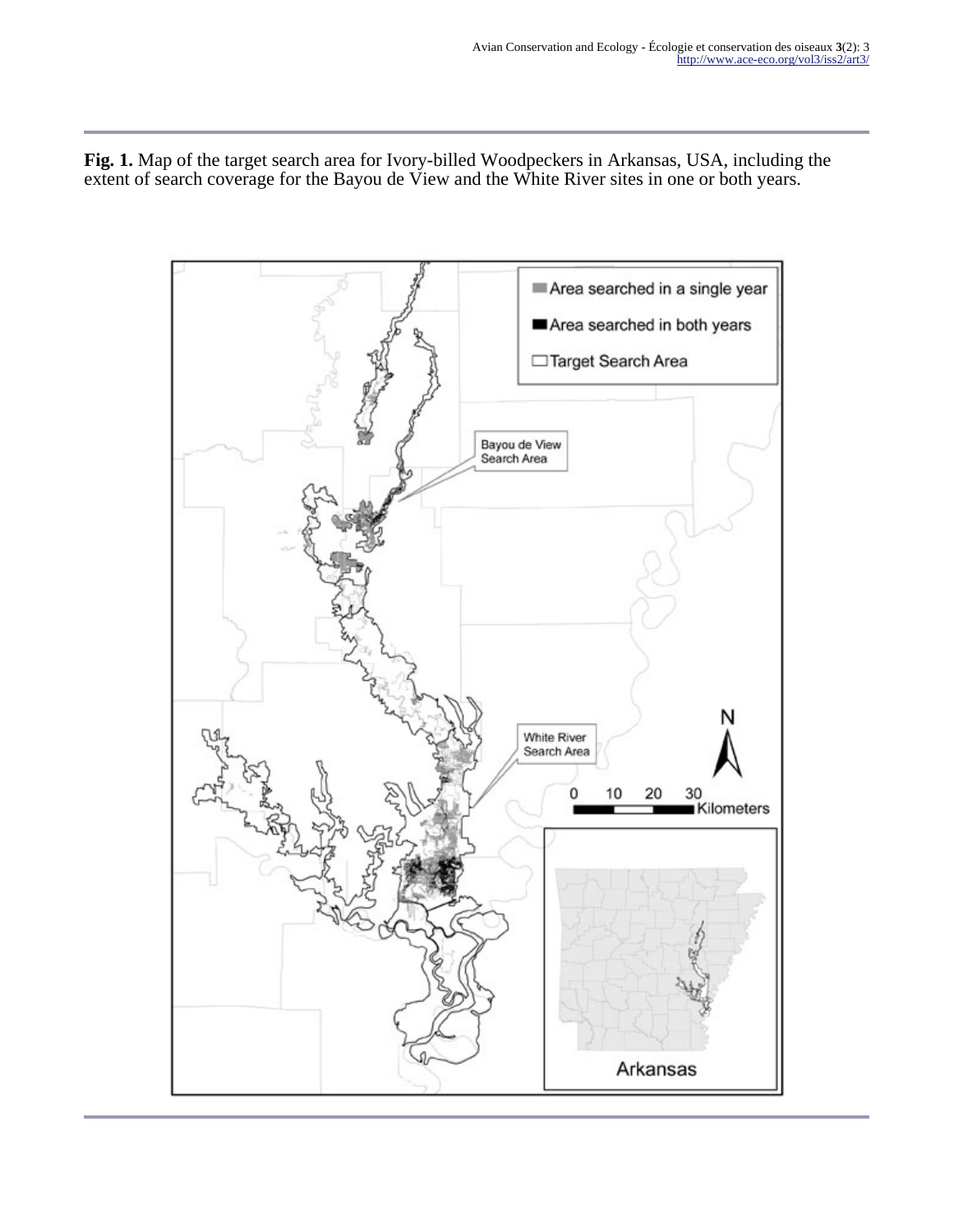

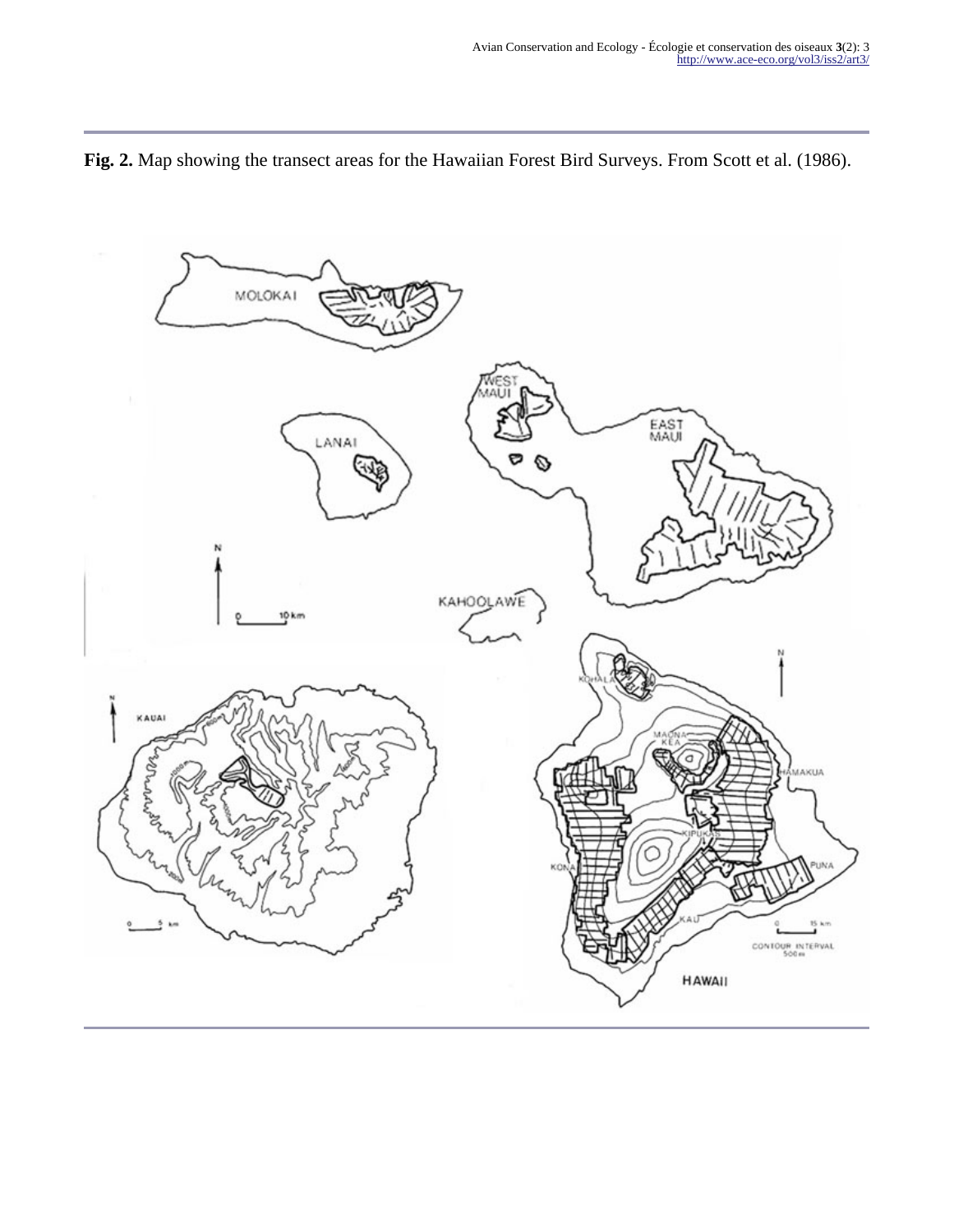**Table 1.** Search effort required to make statement of probability of absence (extinction) for eight species of Hawaiian forest birds. All have been suggested for delisting by the U.S. Fish and Wildlife Service and were reported as presumed extinct in a 2003–2004 report to Congress (U.S. Fish and Wildlife Service 2006b).

|                                                        |                |                   |                           |                                                                     |                      | Number of point counts required<br>for three levels of confidence in<br>absence |              |              |
|--------------------------------------------------------|----------------|-------------------|---------------------------|---------------------------------------------------------------------|----------------------|---------------------------------------------------------------------------------|--------------|--------------|
| <b>Species</b>                                         | Island         | Range<br>$(km^2)$ | etection dis-<br>tance(m) | Effective d- Effective area Number of<br>surveyed /<br>station (ha) | point counts<br>done | 0.90                                                                            | 0.95         | 0.99         |
| Lesser 'Akialoa<br>Hemignathus ellisianus<br>obscurus  | Hawaii         | 1045              | 32                        | 0.32                                                                | 2319                 | 275 462                                                                         | 300 800      | 320 128      |
| Moloka'i Creeper<br>Paroreomyza flammea                | Molokai        | 573               | 28                        | 0.25                                                                | 131                  | 197 280                                                                         | 215 427      | 229 270      |
| Kamao Myadestes<br>myadestinus                         | Kauai          | 25                | 60                        | 1.13                                                                | 140                  | 1875                                                                            | 2047         | 2179         |
| Oloma'o $M$ . lanaiensis                               | Molokai        | 16                | 23                        | 0.17                                                                | 120                  | 8165                                                                            | 8916         | 9488         |
| Kaua'i O'o Moho braccatus                              | Kauai          | 25                | 66                        | 1.37                                                                | 140                  | 1550                                                                            | 1692         | 1801         |
| Greater 'Akialoa<br>Hemignathus ellisianus<br>procerus | Kauai          | 25                | 32                        | 0.32                                                                | 140                  | 6590                                                                            | 7197         | 7659         |
| O'u Psittirostra psittacea                             | Hawaii         | 145               | 66                        | 1.37                                                                | 357                  | 8986                                                                            | 9812         | 10 4 43      |
| Nukupu'u Hemignathus<br>lucidus                        | Kauai<br>Kauai | 25<br>25          | 66<br>39                  | 1.37<br>0.48                                                        | 140<br>140           | 1550<br>4437                                                                    | 1692<br>4845 | 1801<br>5157 |
| Maui Akepa Loxops<br>coccineus                         | Maui<br>Maui   | 7<br>23           | 39<br>34                  | 0.48<br>0.36                                                        | 35<br>84             | 1243<br>5371                                                                    | 1357<br>5865 | 1444<br>6242 |

# **RESULTS**

## **Ivory-billed Woodpecker**

Assuming an effective detection distance for visual detections of 25 m for line-transect surveys and 50 m for VCPs, 48%–54% of BDV and 44%–59% of WR were effectively searched in the 2 years (Table 2). The probabilities of visually detecting a single remaining individual were approximately 0.5 for each year of survey, increasing to a probability of roughly 0.75 of detecting a single individual in at least one of the two survey years (Table 3). At least

one individual from a population of two or more individuals should have had a roughly 95% or greater chance of being detected over the 2 years (Table 3).

Of the overall 233–896-ha Arkansas study area (Figs. 1 and 3), 29 200 ha were intensively searched through 2006. Given the detection probabilities we used, this survey effort yielded roughly a 93% chance of detecting at least one individual from a population of 20 birds, a 74% chance from a population of 10, and only a 49% chance if five individuals were actually present in the study area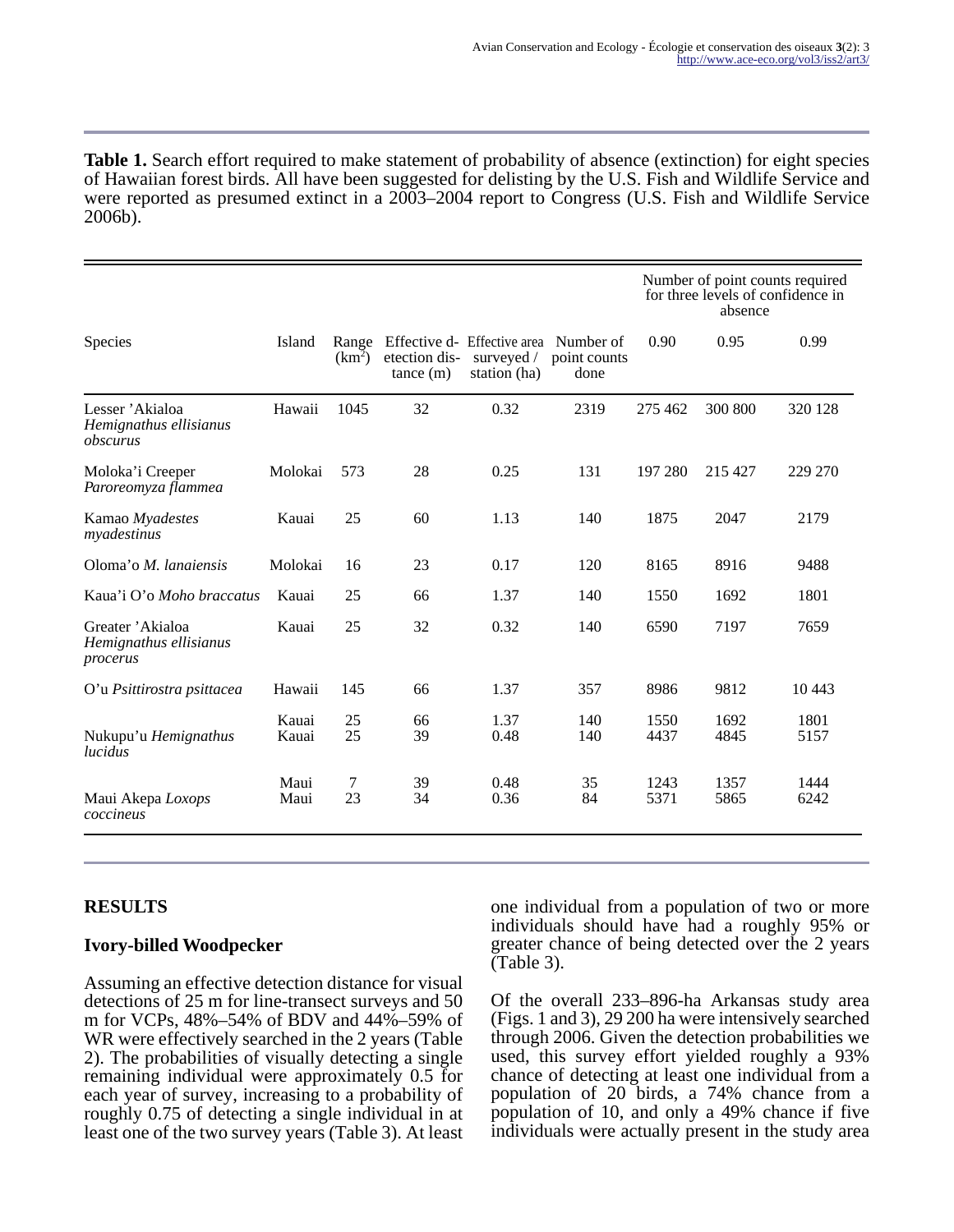|                    |           |           | 2004-2005 |            |           | 2005-2006 |            |
|--------------------|-----------|-----------|-----------|------------|-----------|-----------|------------|
| <b>Survey Site</b> | Area (ha) | $LT$ (km) | $VCP$ (#) | $EAS$ (ha) | $LT$ (km) | $VCP$ (#) | $EAS$ (ha) |
| <b>BDV</b>         | 9500      | 900       | 300       | 4592       | 1000      | 613       | 5168       |
| <b>WR</b>          | 19 700    | 2 2 8 0   | 518       | 11 559     | 1660      | 1552      | 8725       |

**Table 2.** Effective areas surveyed (EAS) for Ivory-billed Woodpeckers by visual means during 2 years for tracts along White River (WR) and Bayou de View (BDV), Arkansas (Fig. 2), assuming effective detection distances of 25 m for line transect (LT) surveys and 50 m for variable circular plot (VCP) surveys.

as a whole (Fig. 3). The chance of detecting a population consisting of a single bird is only 12%. Thus, given this search effort, if more than a very few Ivory-billed Woodpeckers were present in the search area during the surveys, their presence should have been detected.

We also calculated Bayes' posterior probabilities of extinction for the Ivory-billed Woodpecker in those areas that were intensively surveyed, assuming that there were no valid detections. Beginning with prior probabilities of extinction of 50% in both BDV and WR, the surveys result in posterior probabilities of 70% in BDV and 75% in WR. Considering the large search effort, one might anticipate that not detecting any birds would lead to higher posterior probabilities of extinction than these. That there remains considerable doubt of extinction results from the moderate probabilities of missing populations consisting of only one or two individuals.

How do home-range size and the assumed distribution affect our estimates of the likelihood of detecting Ivory-billed Woodpeckers? Suppose that a single Ivory-billed Woodpecker occupies a home range of area  $H$ , that it can be at any position within the home range at the survey time, and that it does not venture outside its home range. In a target region with area A, the probability that any given individual will be missed by a survey that effectively covers the fraction *p* of the total area is  $(1 - fp)$ , where  $f =$ *H*/*A*. Therefore, it follows that the probability that all individuals of a population of size *N* will be missed is  $P(n = 0 | \tilde{N}) = (1 - fp)^N$ . Figure 4 shows the posterior probabilities of extinction given that

there were no valid visual detections in either winter. It assumes a geometric prior distribution with prior probability of extinction of 0.5. The results are graphed against a range of home-range sizes. With very large home-range sizes, home ranges will naturally overlap. When the size of the home range exceeds the area of the target region, one arrives at the "uniform distribution" situation. The effectiveness of a survey is measured by the difference between the posterior probability of extinction and the prior probability of extinction. As the graph indicates, the home range must be large for the survey to have been moderately effective. The surveys as conducted would produce posterior probabilities of extinction exceeding 80% only if the home range of an individual Ivory-billed Woodpecker exceeds 5000 ha.

Home-range size is unknown for Ivory-billed Woodpeckers. During his studies, Tanner (1942) followed birds and found that, during the nesting season, individuals often traveled >2.0 km from the nest, with one record of a bird traveling 4.0 km from its nest in the course of daily activities. Based on anecdotal information, winter ranges (when current Ivory-billed Woodpecker surveys are done) were much larger than nesting-season ranges (Tanner 1942). From this, if winter home ranges are equivalent to a circle with a 4.0 km radius, home range size would be  $50 \text{ km}^2$  (5000 ha), which would produce posterior probabilities of extinction slightly under 80% in both BDV and WR. From this analysis, we conclude that much greater search efforts will be required to obtain a level of 90% or greater for posterior probabilities of extinction.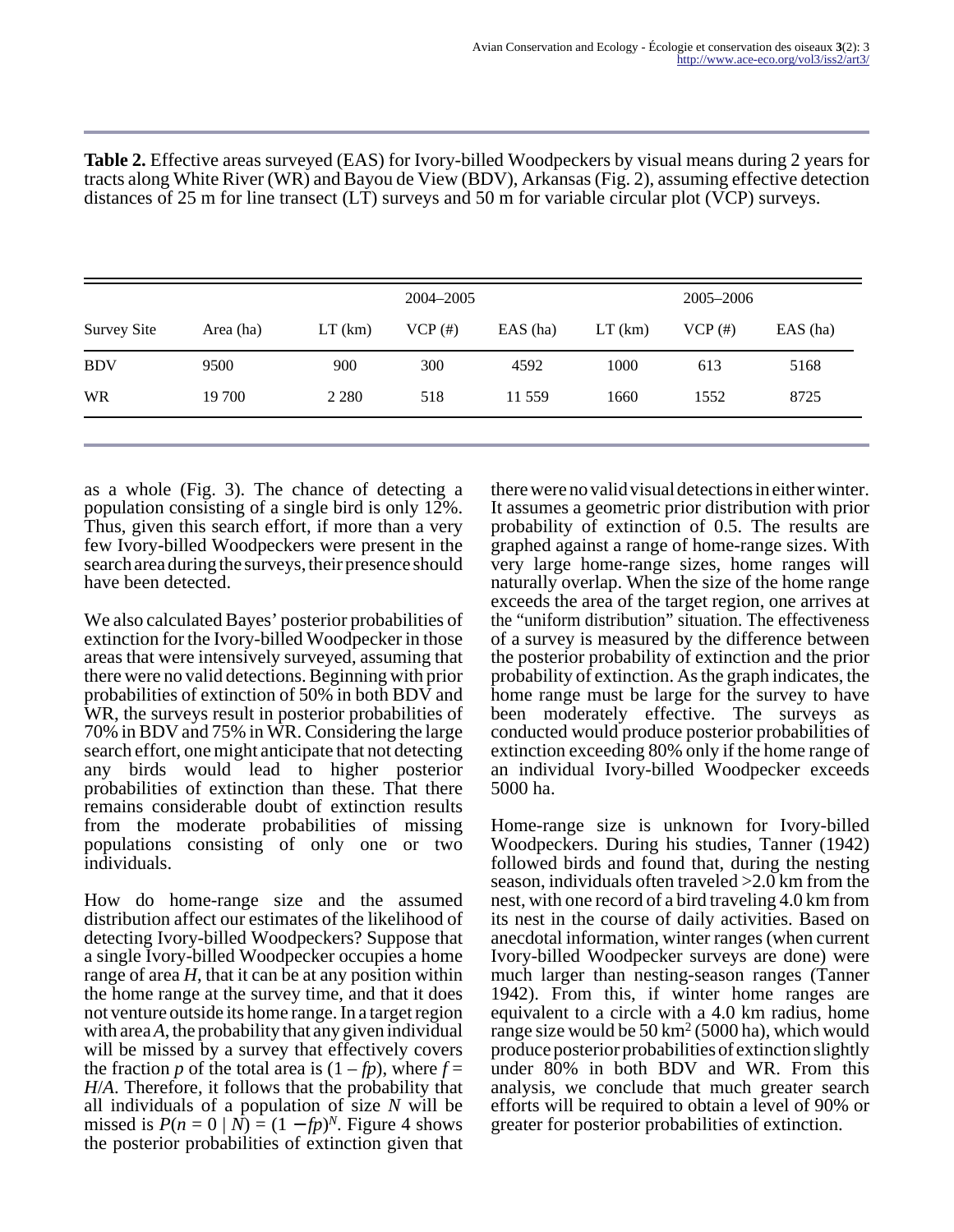**Table 3.** Probabilities of sighting at least one Ivory-billed Woodpecker for populations of different sizes, given areas surveyed in 2004–2005 and 2005–2006 in an estimated 19 700-ha tract along White River (WR) and a 9500-ha tract at Bayou de View (BDV). Also included are joint probabilities of detection in at least 1 year, assuming independent probabilities between years.

|                    |           | Population Size |                |       |       |       |  |  |  |
|--------------------|-----------|-----------------|----------------|-------|-------|-------|--|--|--|
| <b>Survey Area</b> |           | 1               | $\overline{2}$ | 5     | 10    | 20    |  |  |  |
| <b>BDV</b>         | 2004-2005 | 0.483           | 0.733          | 0.963 | 0.999 | 1.000 |  |  |  |
|                    | 2005-2006 | 0.544           | 0.792          | 0.980 | 1.000 | 1.000 |  |  |  |
|                    | combined  | 0.764           | 0.944          | 0.999 | 1.000 | 1.000 |  |  |  |
| <b>WR</b>          | 2004-2005 | 0.587           | 0.829          | 0.988 | 1.000 | 1.000 |  |  |  |
|                    | 2005-2006 | 0.443           | 0.690          | 0.946 | 0.997 | 1.000 |  |  |  |
|                    | combined  | 0.770           | 0.947          | 0.999 | 1.000 | 1.000 |  |  |  |

## **Hawaiian Forest Birds**

Based on our calculations from the HFBS data, none of the endangered Hawaiian forest birds we assessed was surveyed sufficiently to yield a greater than 90% probability of detecting at least one bird from a population of 10 or more individuals. In most cases, we conclude that the HFBS survey effort was 1–2 orders of magnitude less than that required to assert extinction with a high degree of certainty.

## **Choice of Prior**

The choice of prior distribution and prior probability of extinction will influence the sampling effort required to produce a desired level of certainty of extinction. To illustrate the range of effects of such choices, consider the Oloma'o (scientific names of species are given in Table 1) of Molokai, Hawaii. Its range is  $A = 1600$  ha. With its effective detection distance of 23 m (Scott et al. 1986), the effective area covered by a single station count is  $f = 0.166$ ha. Again, let *Q* be the prior probability of extinction and *V* be the desired posterior probability of extinction following a survey of *n* stations that result in no detections. The Poisson prior distribution loads most of its probabilities of  $N > 0$  on very low

population sizes, where the probabilities of missing them are high. With a Poisson prior distribution, the required number of stations (*n*) is:

$$
n \ge \left(\frac{A}{f}\right)\left(1 - \frac{\ln V}{\ln Q}\right) \tag{7}
$$

We might also consider the prior probability of extinction as a Geometric probability distribution, where  $P(N = k) = (1-p) p^k$ , for  $k = 0, 1, 2, ...$ (Appendix). The Geometric distribution spreads its probabilities of  $N > 0$  over a wider range of population sizes than does the Poisson distribution. It is less likely that these larger populations would be missed by the survey effort. The posterior probabilities of extinction (given that there were no confirmed detections) are, therefore, somewhat higher for the Geometric prior distribution. With a Geometric prior distribution, the required number of stations (*n*) is: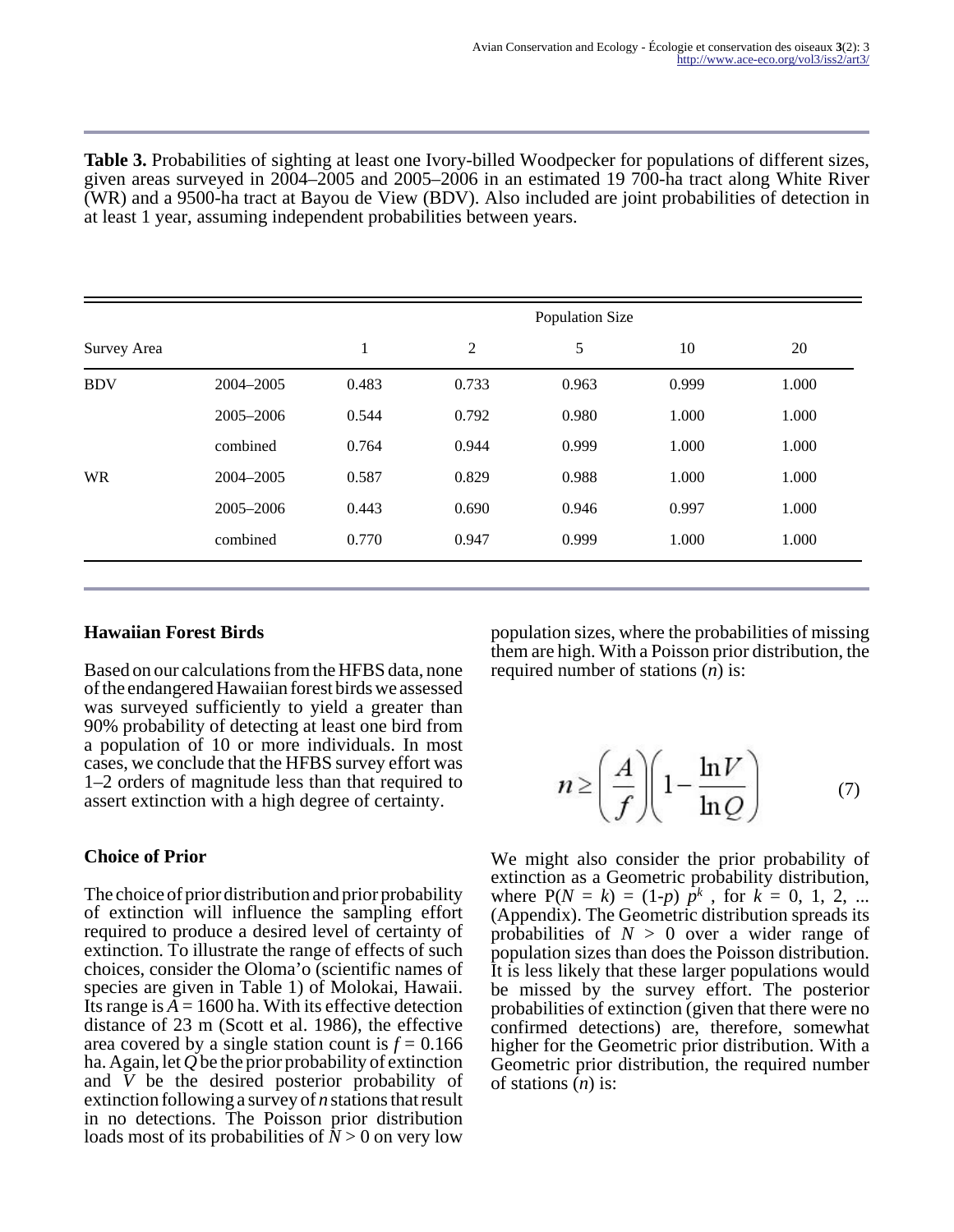**Fig. 3.** The area that must be effectively surveyed (EAS) relative to the probability of detection of at least one member of a randomly distributed population of Ivory-billed Woodpeckers across a 233 896 ha study area for actual populations of different sizes.



$$
n \ge \left(\frac{A}{f}\right)\left(1 - \frac{1 - V}{1 - Q}\right) \tag{8}
$$

The sampling effort under the different assumptions of prior distributions (Table 4) was less than 10% greater for the Poisson prior distribution. Yet the message is the same: it requires very intensive efforts to conclude with a high degree of certainty that the species is extinct.

## **DISCUSSION**

Using a combination of biological data and statistical calculations, we show, on the basis of the Hawaiian Forest Bird Survey in the 1980s, it would be premature to declare that the Hawaiian forest birds we evaluated are in fact extinct. More recent intensive survey efforts, however, suggest that the Greater 'Akialoa and Molokai Creeper, two species that were not detected during the HFBS, and three species that were detected, the O'u on Kauai, Kauai O'o, and Kama'o, have high likelihoods ( $p > 0.95$ ) of being extinct (Reynolds and Snetsinger 2001). Reynolds and Snetsinger's analysis used data from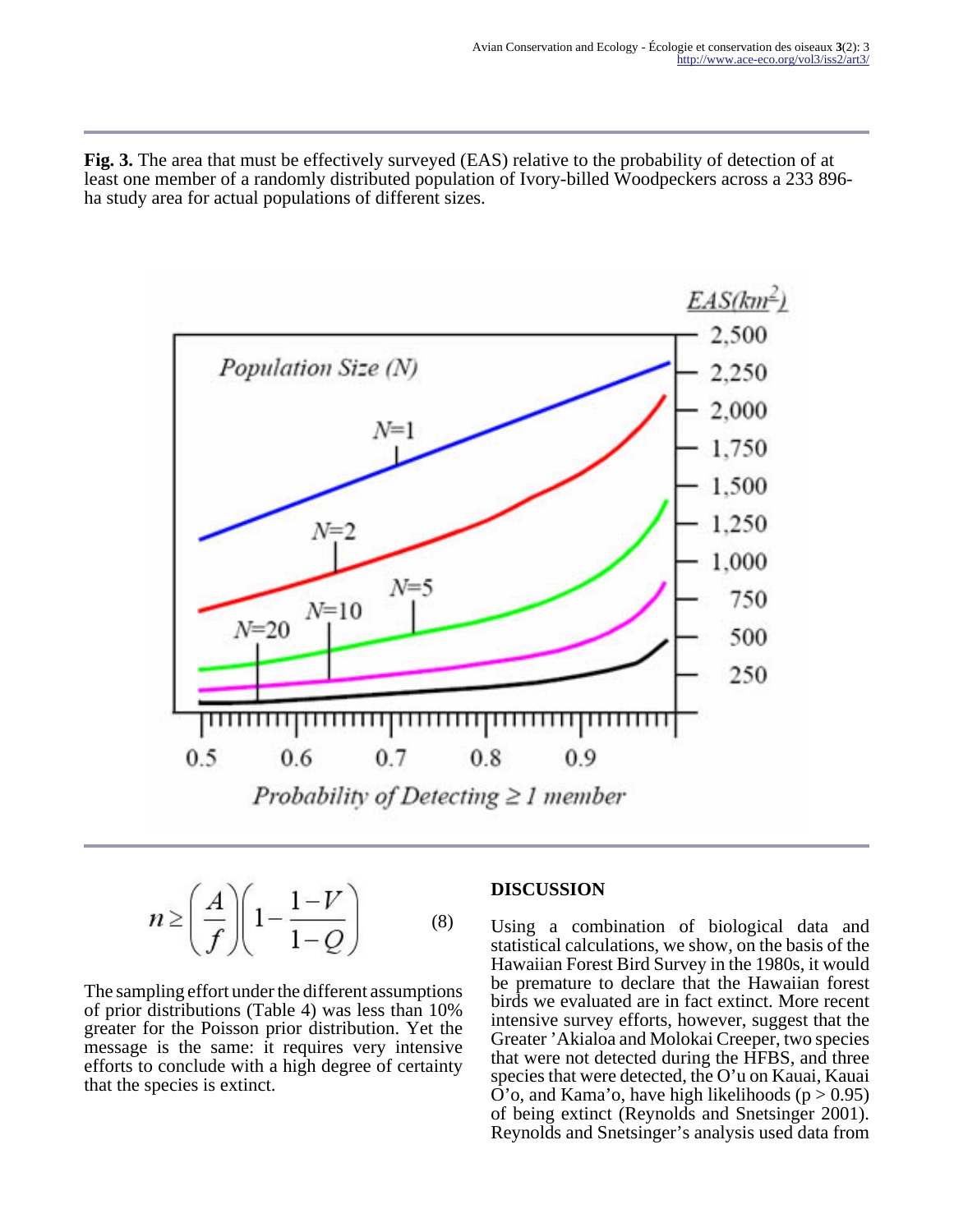**Fig. 4.** The relationship between home-range size and posterior probability of extinction given no valid visual detections and the search efforts at White River (WR) and Bayou de View (BDV). We assume a geometric prior distribution with prior probability of extinction being 0.5. The arrow indicates a home range as large as the surveyed area; this gives the same results as having birds uniformly distributed throughout the region.



targeted searches in 1994–1996. These searches differed from the HFBS in survey methods (they defined a single visit as 10–20 h of auditory and visual searching, whereas the HFBS single survey was an 8-min point count), in what was calculated (they determined the probability of detecting at least one individual from a population of 10 across the species range, whereas we determined the probability that *N*=0), and in detection distances (they assumed greater detection distances for the

Kaua'i O'o [150 m using song playback] and Greater 'Akioloa [39 m]). Regardless, this is an example of the intensive search effort required to have a statistically strong certainty of the likelihood of extinction.

The search effort required to have a high degree of certainty that a species occurs (or does not occur) in an area becomes extremely large for populations of 10 or fewer individuals. Our analysis of the search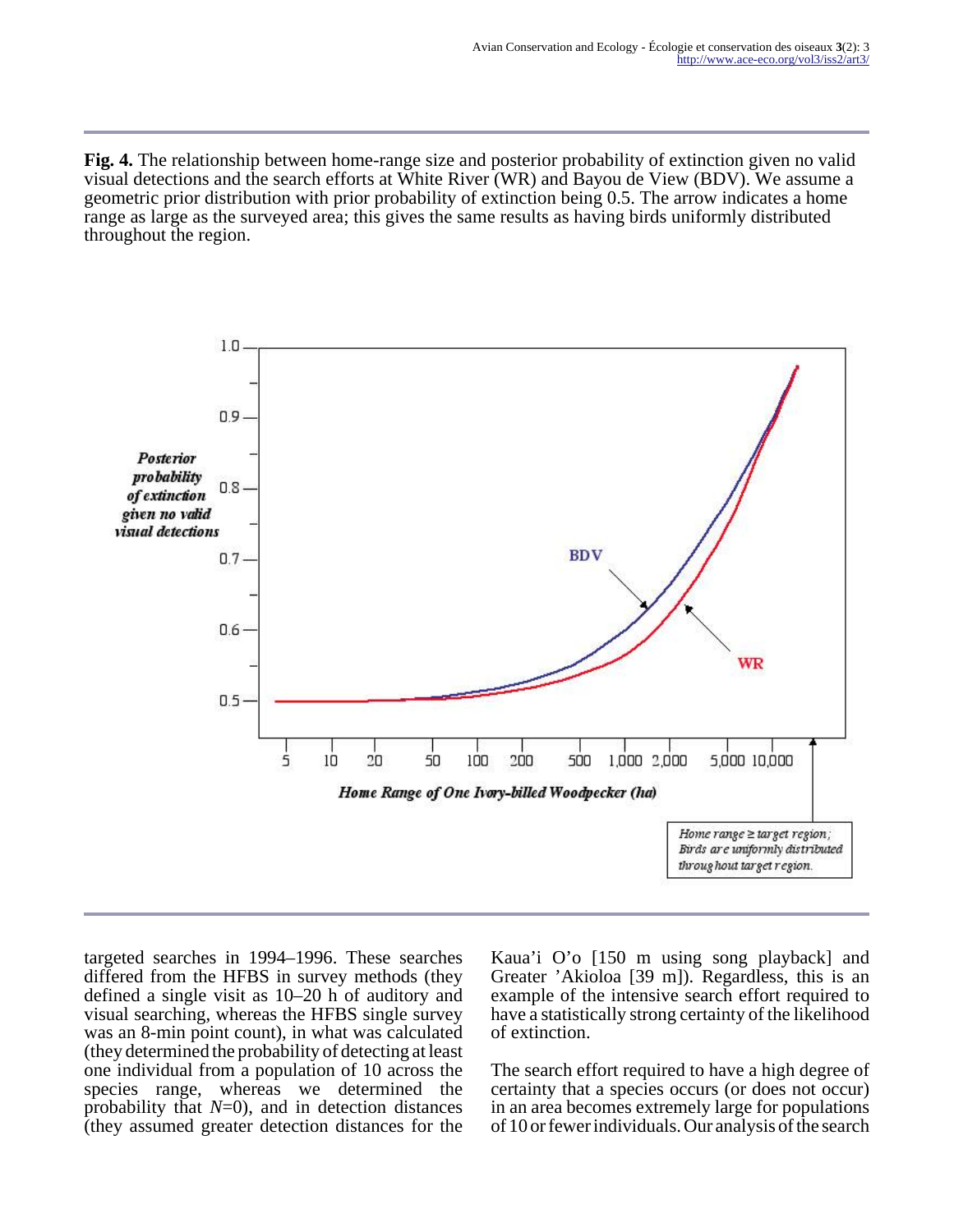| Poisson prior   |       |       |       |       |       |       |       |       |                   |
|-----------------|-------|-------|-------|-------|-------|-------|-------|-------|-------------------|
| $Q =$           | 0.1   | 0.2   | 0.3   | 0.4   | 0.5   | 0.6   | 0.7   | 0.8   | 0.9               |
| $V = 0.90$ :    | 9,188 | 8,998 | 8,786 | 8,522 | 8,165 | 7,643 | 6,785 | 5,083 | $\qquad \qquad -$ |
| 0.95:           | 9,414 | 9,322 | 9,218 | 9,090 | 8,916 | 8,662 | 8,244 | 7,416 | 4,942             |
| 0.99:           | 9,587 | 9,568 | 9,548 | 9,523 | 9,489 | 9,439 | 9,357 | 9,195 | 8,710             |
| Geometric prior |       |       |       |       |       |       |       |       |                   |
| $Q =$           | 0.1   | 0.2   | 0.3   | 0.4   | 0.5   | 0.6   | 0.7   | 0.8   | 0.9               |
| $V = 0.90$ :    | 8,559 | 8,425 | 8,253 | 8,024 | 7,703 | 7,222 | 6,419 | 4,815 | -                 |
| 0.95:           | 9,094 | 9,027 | 8,941 | 8,826 | 8,666 | 8,425 | 8,024 | 7,222 | 4,815             |
| 0.99:           | 9,522 | 9,508 | 9,491 | 9,468 | 9,436 | 9,388 | 9,308 | 9,147 | 8,666             |

**Table 4.** Sampling effort (number of variable circular plot (VCP) stations) required for three levels of statistical confidence of extinction (i.e., desired posterior probabilities) (V) across a range of prior probabilities of extinction (Q) for two prior probability distributions.

effort for Ivory-billed Woodpeckers in the White River and Bayou de View, assuming a uniform distribution of birds if they are present, suggest that if birds were present the actual number of individuals was very low  $(N \leq 2)$ . With this assumption it is unlikely that birds were still present in the intensively searched area but not seen during surveys. However, below, we present distributions other than the uniform, which suggest higher probabilities that the Ivory-billed Woodpeckers may still persist in White River and Bayou de View.

Based on historical information, Ivory-billed Woodpeckers could be heard over much greater distances than they could be seen (Tanner 1942). If the greater auditory detection distances are used in our analysis, the survey effort in intensively searched regions of Arkansas would have virtually guaranteed detection if even a single bird was present. In fact, there are auditory records during these surveys that may be Ivory-billed Woodpeckers (Charif et al. 2005) (see also [http://w](http://www.birds.cornell.edu/ivory) [ww.birds.cornell.edu/ivory,](http://www.birds.cornell.edu/ivory) accessed 2007; but see Jones et al. 2007). The auditory records, if they are of Ivory-billed Woodpeckers, are consistent with the presence of a few individuals in the area.

The Ivory-billed Woodpecker surveys we considered included only ~12% of the forested habitat in the overall search area in Arkansas, so our analysis does not enable us to assess the likelihood that Ivory-billed Woodpeckers are extinct in the wider search area, much less across the currently presumably suitable habitat within the species' historic range. Based on a statistical assessment using time series of historic sightings, Roberts (2006) argued that a declaration of extinction is premature for this species. There are large forested areas of the historic range of the Ivory-billed Woodpecker, such as the Apalachicola and Chipola Rivers in Florida (ca. 73 000 ha) and the Atchafalaya Swamp in Louisiana (ca. 536 000 ha) that include possible habitat. The effort required to extend the search for Ivory-billed Woodpeckers to the large tracts of potential habitat will require hundreds of thousands of count periods or thousands of kilometers of transects. That process has already begun in other portions of the species' historic range in an attempt to locate birds and suitable habitat (Hill et al. 2006, Rohrbaugh et al. 2007) (see also [http://](http://www.fws.gov/ivorybill/) [www.fws.gov/ivorybill/](http://www.fws.gov/ivorybill/) and [http://www.birds.cornell.](http://www.birds.cornell.edu/ivory/latest/0708summary/document_view) [edu/ivory/latest/0708summary/document\\_view,](http://www.birds.cornell.edu/ivory/latest/0708summary/document_view) a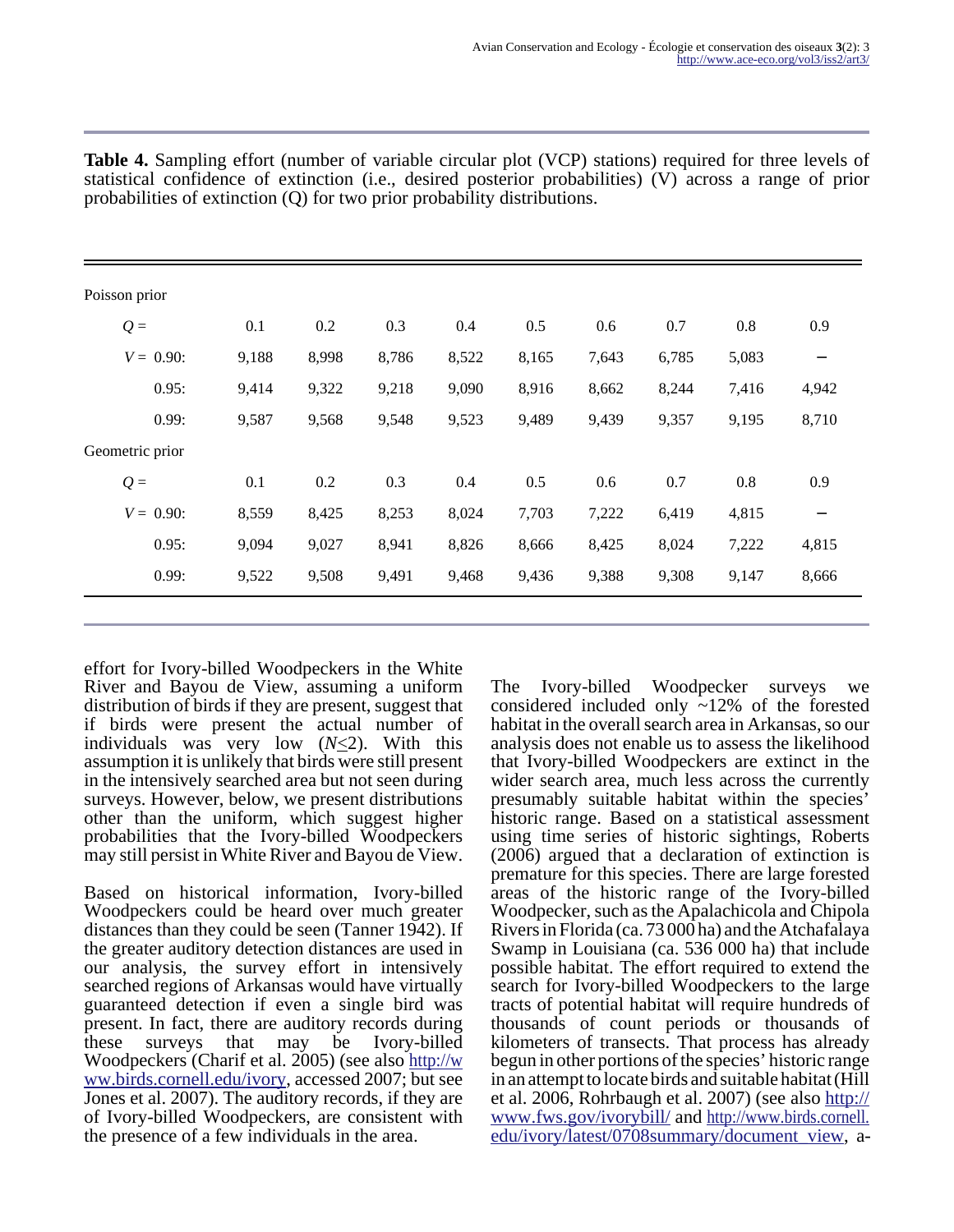ccessed 2007). Since 2007, a tool for broadcasting imitations of double-knock drums of Ivory-billed Woodpeckers is being widely used in surveys. Ivory-billed Woodpeckers would likely respond to these imitations in a way that improves their detectability at distances larger than the effective detection distances we used for our calculations based on visual encounters. Area effectively searched would be higher, and the overall search effort required for absence inferences lower, with use of this tool.

# **Model Assumptions**

All modeling analyses make assumptions, of course, and ours is no exception. In this analysis, we assumed that each bird in the population would be detected with a probability equal to the fraction of the target area that is effectively surveyed. That would be the case, for example, if the birds were uniformly distributed; this assumption is also a reasonable default if we are ignorant of a more complex spatial distribution. If the birds are spatially distributed in ways other than uniformly, survey efforts are likely to be even less effective. This can be illustrated simply. Suppose that the proportion of the target area effectively surveyed is *p*, but that the population occupies only a fraction (*f*) of the target region. In that case, the chance that an individual will be detected in the survey is *fp*. As an example, consider the case where no Ivory-billed Woodpeckers were confirmed in the 2 years of survey effort. Starting with a 50% prior probability of extinction and a geometric prior distribution, the posterior probability of extinction declines steadily with *f* from 88% when *f*=1 to 55% when *f*=0.1. So, if a remaining population is confined to a small subregion of the area targeted by the surveys, an even greater search effort than the enormous effort already taken would be needed to achieve substantial gains in the certainty that the Ivorybilled Woodpecker is extinct in the target region when no birds are detected. Known differences in distribution can be handled by stratification of effort at the design stage and by covariate analysis at the analysis stage. Standard survey methods allow for clustering by counting the clusters rather than the individuals, so even if Ivory-billed Woodpeckers travel in pairs it does not invalidate the methods and results we present.

We also assumed a constant detection distance. Detectability may vary by habitat, by time of day, by observer, and by other factors. Methods exist for incorporating such variations into the analysis (Ramsey et al. 1987, Beavers and Ramsey 1998), but they depend on having actual detections of the species in a variety of conditions to calibrate the detectability functions. Lacking actual detections, we relied on knowledge of the species' biology and that of similar species to set an arbitrary detection distance. Finally, we made assumptions about Ivory-billed Woodpecker behaviors. For example, we assumed that birds are neither attracted to nor repelled by observers. If this assumption were violated, detection distances would be different increased if birds avoid surveyors (Tanner 1942) and reduced if birds are attracted to observers yielding different detection likelihoods.

# **Implications**

Determining whether or not a species is extinct is a problem with both biological and economic consequences. It is not possible to prove with absolute certainty the absence of a species statements about extinction (or about the successful eradication of introduced or invasive species [Morrison et al. 2007]) are probabilistic. Achieving a lack of reasonable doubt requires sufficient survey efforts, coupled with realistic probability calculations. As we have shown, assumptions about the distribution of a species' influence answers to how much search effort is required for a specified level of confidence in the absence of a species. Thus, if little information is available, we suggest assuming distributions that are consistent with biological evidence and modeling outcomes under varying assumptions of distribution. We suggest that statements about extinction should be accompanied by a statement of probability or uncertainty and sufficient information about how that conclusion was determined. Declaring a species as extinct or delisting a species where legal protection exists is a poor idea unless statistically sufficient survey efforts have been made.

What should one consider when establishing sampling protocols for species that are vanishingly rare so that precious conservation resources are efficiently spent? We suggest that the first step involves searching in those areas where there is the greatest chance of encountering the species of interest. This determination can be based on historical records, recent sightings, and/or best remaining available habitat. Next, it is important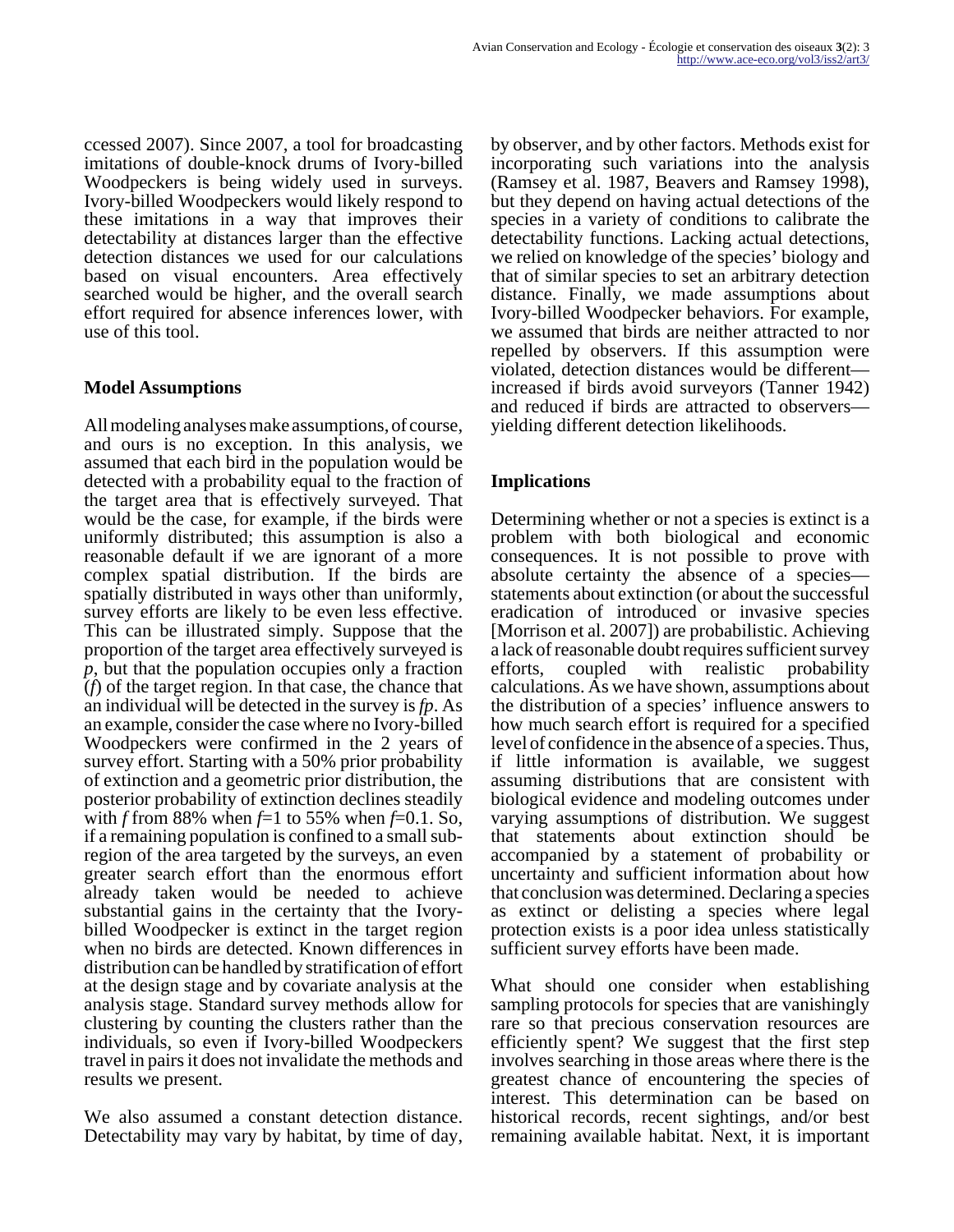that highly skilled observers be chosen, screening potential observers for hearing, vision, experience, and physical ability to do the job. Those selected can then be trained in the methods and identification issues. Once a search area has been selected, the sampling method needs to be determined. Line transects are appropriate when it is possible to survey while moving, whereas point counts are appropriate when the observer must traverse difficult terrain. It is important that sampling points and/or transects be located in a way that gives all parts of the target region some quantifiable chance of being selected. The time of year and day, weather conditions, etc. should be chosen to increase chances that species of interest will be detected (Ralph and Scott 1981, Buckland et al. 2001). The Ivory-billed Woodpecker surveys have been conducted during the winter and early spring when birds are expected to drum and call more frequently and when deciduous trees lacked leaves, increasing chances of seeing a bird at a distance in heavily forested areas. The HFBS was conducted in areas of remaining habitat when birds were highly vocal and favorable weather was likely.

Questions will always arise as to how resource managers should allocate limited funds among endangered species and habitat protection, and how the costs of protection should be balanced against the likelihood that a species is still extant and, if so, can be managed to recovery (Scott et al. 2005). What level of certainty should be sufficient to declare a species extinct and shift resources elsewhere, vs. mounting what may be a massive surveying effort to improve our confidence in that declaration? Ultimately, these are societal, not scientific, decisions. We argue that, if one wants to protect against the error of declaring an extant species as extinct, the threshold for "reasonable doubt" should be set high, perhaps higher than the commonly used 95% level.

Decisions about allocating resources to threatened or endangered species are difficult because the consequences of habitat protection cannot always be anticipated and some payoffs may be a long time in coming. Others have suggested that a structured decision-making process would allow managers to determine if resources would be better spent searching for the species than in managing the habitat (Chades et al. 2008). The search for the Ivory-billed Woodpecker has sparked conservation efforts and searches throughout the southeastern United States. Indeed, we would not be discussing Ivory-billed Woodpecker conservation and resource

allocation if the area in Arkansas where Ivory-billed Woodpeckers were reported in 2004 and early 2005 had not been set aside over several decades as a refuge for other species by the U.S. Fish and Wildlife Service (Butch 2003) and The Nature Conservancy.

*Responses to this article can be read online at: <http://www.ace-eco.org/vol3/iss2/art3/responses/>*

#### **Acknowledgments:**

*We thank E. VanderWerf for information regarding Hawaiian forest birds and M. Reynolds for comments on a draft manuscript. For the Ivorybilled Woodpecker data we thank E. Swarthout for field leadership and data summarization, M. Piorkowski for preparing Fig. 1, the U.S. Fish and Wildlife Service and U.S. Geological Survey for funding, and The Nature Conservancy for in-kind support.*

## **LITERATURE CITED**

**Bailey, A. M.** 1956. *Birds of Midway and Laysan Islands.* Museum Pictorial No. 12. Denver Museum of Natural History, Denver, Colorado, USA.

**Banko, P. C., R. E. David, J. D. Jacobi, and W. E. Banko.** 2001. Conservation status and recovery strategies for endemic Hawaiian birds. *Studies in Avian Biology* **22**:359–376.

**Bauer, C. J., J. F. Pacheco, A. C. Venturini, and B. M. Whitney.** 2000. Rediscovery of the Cherrythroated Tanager *Nemosia rourei* in southern Espirito Santo, Brazil. *Bird Conservation International* 10:97–108.

**Beavers, S., and F. L. Ramsey.** 1998. Detectability analysis in wildlife surveys, with application to sea turtle populations in the tropical Pacific Ocean. *Journal of Wildlife Management* 62:948–957.

**Blockstein, D. E.** 2002. Passenger pigeon (*Ectopistes migratorius*). Number 611 *in* A. Poole and F. Gill, editors. *The birds of North America.* The Birds of North America, Inc., Philadelphia, Pennsylvania, USA.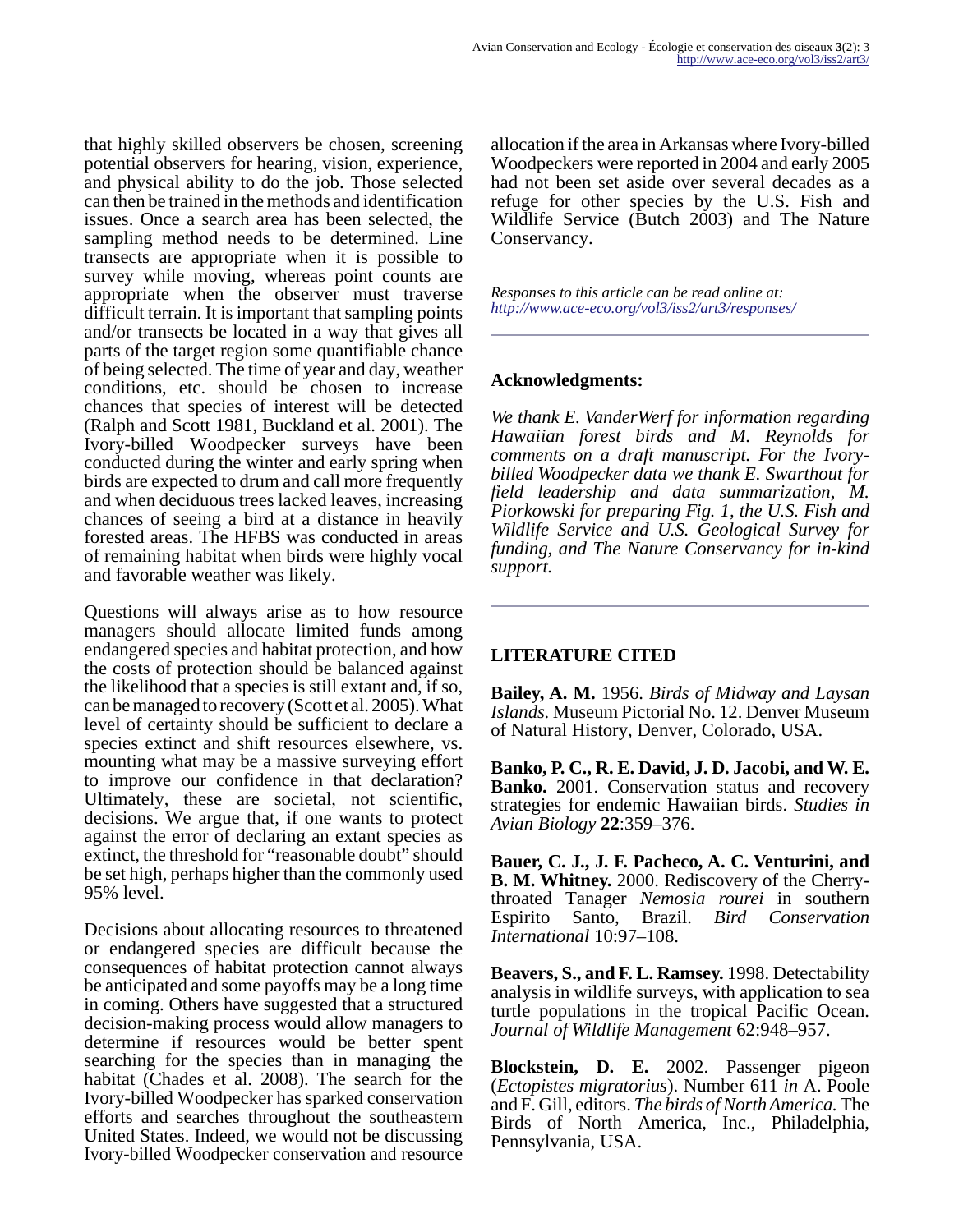**Buckland, S. T., D. R. Anderson, K. P. Burnham, and J. L. Laake.** 2001. *Introduction to distance sampling: estimating abundance of biological populations.* Oxford University Press, New York, New York, USA.

**Butch, R. D.** 2003. *America's national wildlife refuges: a complete guide.* Robert Rhinehart Publisher, Lineham, Maryland, USA.

**Chadés, I., E. McDonald-Madden, M. A. McCarthy, B. Wintle, M. Linkie, and H. P. Possingham.** 2008. When to stop managing or surveying cryptic threatened species. *Proceedings of the National Academy of Sciences (USA)* **105**:13936–13940.

**Charif, R. A., K. A. Cortopassi, H. K. Figueroa, J. W. Fitzpatrick, K. M. Fristrup, M. Lammertink, M. D. Luneau, Jr., M. E. Powers, and K. V. Rosenberg.** 2005. Notes and double knocks from Arkansas. *Science* **309**:489–1490.

**Collar, N. J.** 1998 . Extinction by assumption; or the Romeo error on Cebu. *Oryx* **32**:239–244.

**Eames, J. C., H. Hla, P. Leimgruber, D. S. Kelly, S. M. Aung, S. Moses, and U. S. N. Tin.** 2005. The rediscovery of Gurney's Pitta *Pitta gurneyi* in Myanmar and an estimate of its population size based on remaining forest cover. *Bird Conservation International* **5**:3–26.

**Fitzpatrick, J. W., M. Lammertink, M. D. Luneau, T. W. Gallagher, B. R. Harrison, G. M. Sparling, K. V. Rosenberg, R. W. Rohrbaugh, E. C. H. Swarthout, P. H. Wrege, S. B. Swarthout, M. S. Dantzker, R. A. Charif, T. R. Barksdale, J. V. Remsen, Jr., S. D. Simon, and D. Zollner.** 2005. Ivory-billed Woodpecker (*Campephilus principalis*) persists in continental North America. *Science* **308**:1460–1462.

**Flannery, T.** 1994. The rediscovery of Blumer's fruit bat. *Bats* **12**:3–5.

**Hill, G. E., D. J. Mennill, B. W. Rolek, T. L. Hicks, and K. A. Swiston.** 2006. Evidence suggesting that Ivory-billed Woodpeckers (*Campephilus principalis*) exist in Florida. *Avian Conservation and Ecology* **1**: 3. [online] URL: [http://www.ace-eco.org/vol1/iss3/](http://www.ace-eco.org/vol1/iss3/art2/) [art2/.](http://www.ace-eco.org/vol1/iss3/art2/)

**IUCN.** 2001. *IUCN red list categories and criteria: version 3.1.* IUCN Species Survival Commission, IUCN, Gland, Switzerland and Cambridge, UK.

**Jackson, J. A.** 2006. Ivory-billed woodpecker (*Campephilus principalis*): hope, and the interfaces of science, conservation, and politics. *Auk* **123**:1– 15.

**Jones, C. D., J. R. Troy, and L. Y. Pomara.** 2007. Similarities between *Campephilus* woodpecker double raps and mechanical sounds produced by duck flocks. *Wilson Journal of Ornithology* **119**:259–262.

**Keith, D. A., and M. A. Burgman.** 2004. The Lazarus effect: can the dynamics of extinct species lists tell us anything about the status of biodiversity? *Biological Conservation* **117**:41–48.

**Morrison, S. A., N. Macdonald, K. Walker, L. Lozier, and M. R. Shaw.** 2007. Facing the dilemma at eradication's end: uncertainty of absence and the Lazarus effect. *Frontiers in Ecology and the Environment* **5**:271–276.

**Murphy, R. C., and L. S. Mowbray.** 1951. New light on the Cahow, *Petrodroma cahow. Auk* **68**:266–280.

**Pratt, H. D.** 2005. *The Hawaiian Honeycreepers.* Oxford University Press, New York, New York, USA.

**Ralph, C. J., and J. M. Scott, editors.** 1981. *Estimating numbers of terrestrial birds.* Studies in Avian Biology No. 6, Cooper Ornithological Society, Boise, Idaho, USA.

**Ramsey, F. L., and J. M. Scott.** 1981. Analysis of bird survey data using a modification of Emlen's method. Pages 483–487 *in* C. J. Ralph and J. M. Scott, editors. *Estimating numbers of terrestrial birds.* Studies in Avian Biology No. 6, Cooper Ornithological Society, Boise, Idaho, USA.

**Ramsey, F. L., V. J. Wildman, and J. Engbring.** 1987. Covariate adjustments of effective area in variable area wildlife surveys. *Biometrics* **43**:1–11.

**Reis, J.** 2003 . The freshwater pearl mussel [*Margaritifera margaritifera* (L.)] (Bivalvia, Unionoida) rediscovered in Portugal and threats to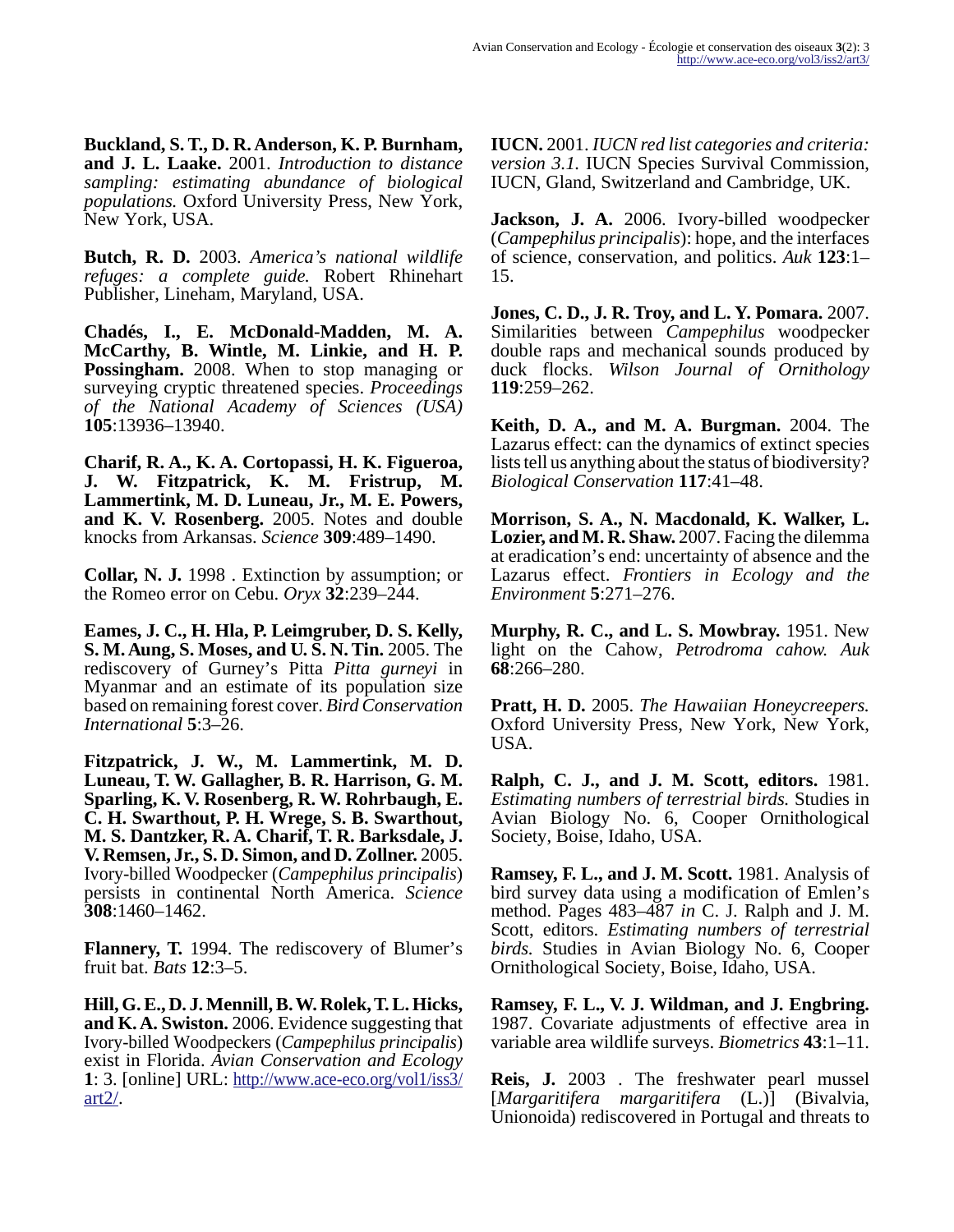its survival. *Biological Conservation* **114**:447–452.

**Reed, J. M.** 1996. Using statistical probability to increase confidence of inferring species extinction. *Conservation Biology* **10**:1283–1285.

**Reynolds, R. T., J. M. Scott, and R. A. Nussbaum.** 1980. A variable circular-plot method for estimating bird numbers. *Condor* **82**:309–313.

**Reynolds, M. H., and T. J. Snetsinger.** 2001. The Hawaii rare bird search 1994–1996. Pages 133–142 *in* J. M. Scott, S. Conant, and C. Van Riper, III, editors. *Evolution, ecology, conservation, and management of Hawaiian birds: a vanishing avifauna.* Studies in Avian Biology No. 22, Cooper Ornithological Society, Boise, Idaho, USA.

**Roberts, D. L.** 2006. Extinct or possibly extinct? *Science* **312**:997–998.

**Rohrbaugh, R., K. Rosenberg, M. Lammertink, E. Swarthout, R. Charif, S. Barker, and M. Powers.** 2006. Summary and conclusions of the 2005–06 Ivory-billed Woodpecker search in Arkansas. Report, Cornell Laboratory of Ornithology, Ithaca, New York, USA. [online] URL: [http://www.](http://www.birds. cornell.edu/ivory/pdf/FinalReportIBWOOsmall.pdf) birds. cornell.edu/ivory/pdf/FinalReportIBWOOsmall. [pdf.](http://www.birds. cornell.edu/ivory/pdf/FinalReportIBWOOsmall.pdf)

**Rohrbaugh, R., M. Lammertink, K. Rosenberg, M. Piorkowski, S. Barker, and K. Levenstein.** 2007. 2006–07 Ivory-billed Woodpecker surveys and equipment loan program. Report, Cornell Laboratory of Ornithology, Ithaca, New York, USA. [online] URL: [http://www.birds. cornell.edu/](http://www.birds. cornell.edu/ivory/pdf/FinalReportIBWO_071121_TEXT.pdf) [ivory/pdf/FinalReportIBWO\\_071121\\_TEXT.pdf.](http://www.birds. cornell.edu/ivory/pdf/FinalReportIBWO_071121_TEXT.pdf)

**Scott, J. M., D. D. Goble, J. A. Wiens, D. S. Wilcove, M. Bean, and T. Male.** 2005. Recovery of imperiled species under the Endangered Species Act: the need for a new approach. *Frontiers in Ecology and the Environment* **3**:383–389.

**Scott, J. M., S. Mountainspring, F. L. Ramsey, and C. B. Kepler.** 1986. Forest bird communities of the Hawaiian islands: their dynamics, ecology, and conservation. *Studies in Avian Biology* No. 9, Cooper Ornithological Society, Boise, Idaho, USA.

**Sibley, D. A., L. R. Bevier, M. A. Patten, and C. S. Elphick.** 2006. Comment on "Ivory-billed woodpecker (*Campephilus principalis*) persists in continental North America." *Science* **311**:1555.

**Snyder, N. F. R.** 2007. An alternative hypothesis for the cause of the Ivory-billed Woodpecker's decline. *Monographs of the Western Foundation of Vertebrate Zoology* **1**:1–58.

**Solow, A. R.** 1993. Inferring extinction from sighting data. *Ecology* **74**:962–964.

**Stokstad, E.** 2007. Gambling on a ghost bird. *Science* **317**:888–892.

**Tanner, J. T.** 1942. *The Ivory-billed Woodpecker.* National Audubon Society Research Report No. 1. National Audubon Society, New York, New York, USA.

**Turvey, S. T., R. L. Pitman, B. L. Taylor, J. Barlow, T. Akamatsu, L. A. Barrett, X. Zhao, R. R. Reeves, B. S. Stewart, K. Wang, Z. Wei, X. Zhang, L. T. Pusser, M. Richlen, J. R. Brandon, and D. Wang.** 2007. First human-caused extinction of a cetacean species? *Biology Letters* **3**:537–540.

**U. S. Fish and Wildlife Service.** 2006a. Recovery plan for the Ivory-billed Woodpecker (*Campephilus principalis*). U. S. Fish and Wildlife Service, Atlanta, Georgia, USA.

**U. S. Fish and Wildlife Service.** 2006b. Report to Congress on the recovery of threatened and endangered species Fiscal Years 2003–2004. U. S. Department of Interior, Washington, D.C., USA.

**Walters, J. R., and E. L. Crist.** 2005. Rediscovering the king of woodpeckers: exploring the implications. *Avian Conservation and Ecology* **1**(1): 6. [online] URL:  $\frac{http://www.ace-eco.org/vol1}{$ [iss1/art6/](http://www.ace-eco.org/vol1/iss1/art6/).

**Woodford, J.** 2002. *The Wollemi pine: the incredible discovery of a living fossil from the age of the dinosaurs.* The Text Publishing Company, Melbourne, Australia.